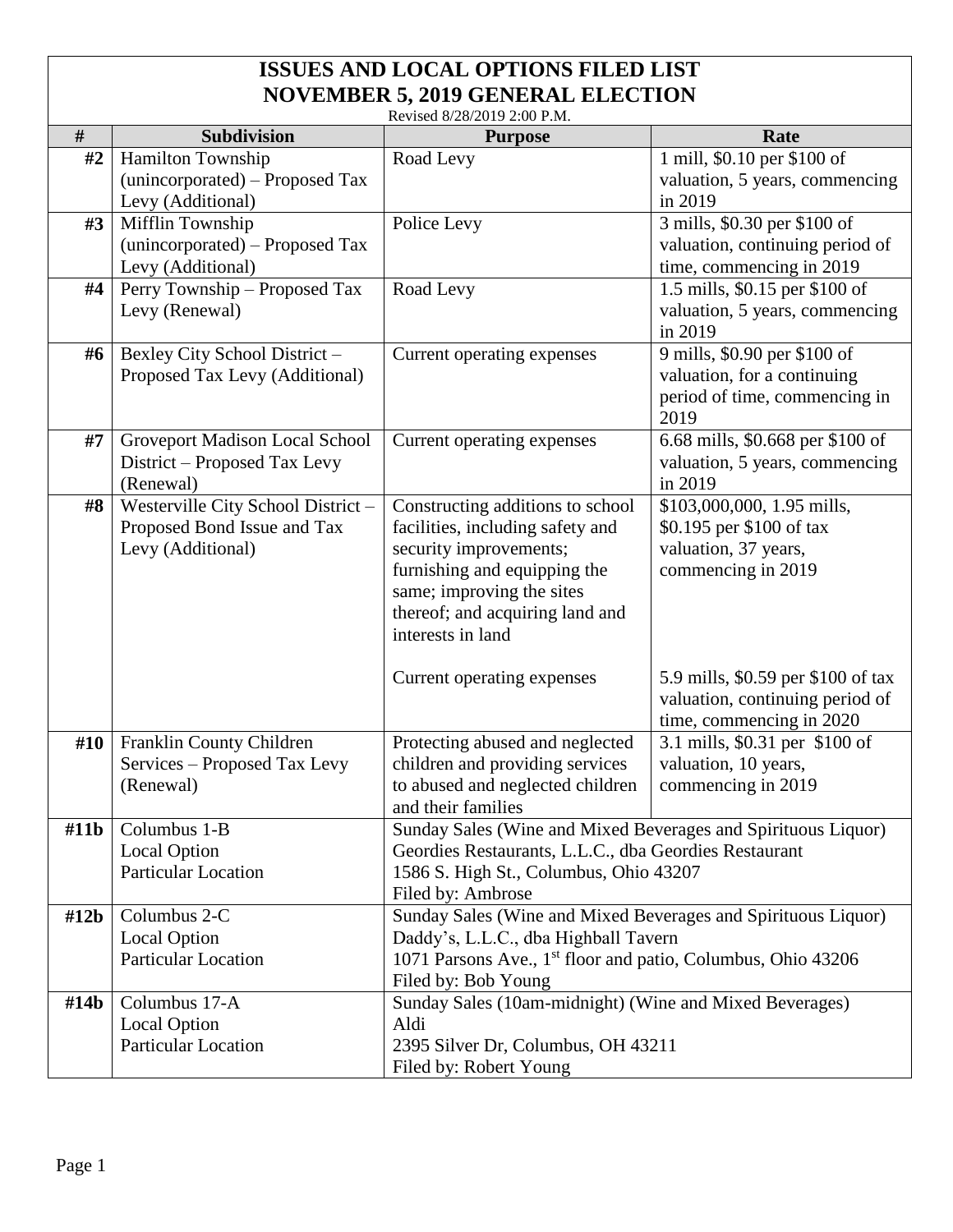| Revised 8/28/2019 2:00 P.M. |  |
|-----------------------------|--|

| $\#$             | <b>Subdivision</b>         | INCVISCU 0/20/2019 2.00 1 .IVI.<br><b>Purpose</b>                                                      | Rate |  |
|------------------|----------------------------|--------------------------------------------------------------------------------------------------------|------|--|
| #15A             | Columbus 19-B              |                                                                                                        |      |  |
|                  | <b>Local Option</b>        | Weekday Sales (Wine and Mixed Beverages and Spirituous Liquor)<br>La Padilla, L.L.C., dba The Franklin |      |  |
|                  | <b>Particular Location</b> | 3450 Indianola Avenue, Columbus, Ohio 43214                                                            |      |  |
|                  |                            | Filed by: Witten                                                                                       |      |  |
| #15 <sub>b</sub> | Columbus 19-B              | Sunday Sales (Wine and Mixed Beverages and Spirituous Liquor)                                          |      |  |
|                  | <b>Local Option</b>        | La Padilla, L.L.C., dba The Franklin                                                                   |      |  |
|                  | <b>Particular Location</b> | 3450 Indianola Avenue, Columbus, Ohio 43214                                                            |      |  |
|                  |                            | Filed by: Witten                                                                                       |      |  |
| #16b             | Columbus 21-B              | Sunday Sales (Wine and Mixed Beverages and Spirituous Liquor)                                          |      |  |
|                  | <b>Local Option</b>        | Aston 1, L.L.C., dba Paddy Mac's Pub                                                                   |      |  |
|                  | <b>Particular Location</b> | 5316 N. High St. (& Patio), Columbus, Ohio 43214                                                       |      |  |
|                  |                            | Filed by: Ambrose                                                                                      |      |  |
| #17 <sub>b</sub> | Columbus 29-B              | Sunday Sales (Wine and Mixed Beverages)                                                                |      |  |
|                  | <b>Local Option</b>        | True North Energy, L.L.C., dba True North #677                                                         |      |  |
|                  | <b>Particular Location</b> | 2441 Lockbourne Road, Columbus, Ohio 43207                                                             |      |  |
|                  |                            | Filed by: Bob Young                                                                                    |      |  |
| #18b             | Columbus 57-F              | Sunday Sales (10am-midnight) (Wine/Mixed & Spirituous Liquor)                                          |      |  |
|                  | <b>Local Option</b>        | Louis B. Hall Amvets Post 1928                                                                         |      |  |
|                  | <b>Particular Location</b> | 3780 W Broad St, Columbus, OH 43228                                                                    |      |  |
|                  |                            | Filed by: Robert Young                                                                                 |      |  |
| #19b             | Columbus 67-B              | Sunday Sales (10am-midnight) (Wine and Mixed Beverages)                                                |      |  |
|                  | <b>Local Option</b>        | Aldi                                                                                                   |      |  |
|                  | <b>Particular Location</b> | 5487 W Broad St, Columbus, OH 43228                                                                    |      |  |
|                  |                            | Filed by: Robert Young                                                                                 |      |  |
| #20 $A$          | Columbus 86-C              | Weekday Sales (Beer, Wine and Mixed Beverages)                                                         |      |  |
|                  | <b>Local Option</b>        | TH Midwest, Inc., dba Turkey Hill                                                                      |      |  |
|                  | <b>Particular Location</b> | S.W. Corner of Gender Rd and Winchester Pike, Columbus, 43110                                          |      |  |
|                  |                            | Filed by: Witten                                                                                       |      |  |
| #20 <sub>b</sub> | Columbus 86-C              | Sunday Sales (Beer, Wine and Mixed Beverages)                                                          |      |  |
|                  | <b>Local Option</b>        | TH Midwest, Inc., dba Turkey Hill                                                                      |      |  |
|                  | <b>Particular Location</b> | S.W. Corner of Gender Rd and Winchester Pike, Columbus, 43110                                          |      |  |
|                  |                            | Filed by: Witten                                                                                       |      |  |
| #21b             | Grove City 1-A             | Sunday Sales (Wine and Mixed Beverages and Spirituous Liquor)                                          |      |  |
|                  | <b>Local Option</b>        | Local Cantina Grove City, L.L.C., aka Local Cantina                                                    |      |  |
|                  | <b>Particular Location</b> | 3937 Broadway (& Patio), Grove City, Ohio 43123                                                        |      |  |
|                  |                            | Filed by: Ambrose                                                                                      |      |  |
| #22b             | Grove City 2-F             | Sunday Sales (Wine and Mixed Beverages and Spirituous Liquor)                                          |      |  |
|                  | <b>Local Option</b>        | G.C. Dawg House, L.L.C., dba The Time Zone                                                             |      |  |
|                  | <b>Particular Location</b> | 2360 Stringtown Rd, Grove City, OH 43123                                                               |      |  |
|                  |                            | Filed by: Robert Young                                                                                 |      |  |
| #23b             | Grove City 4-A             | Sunday Sales (Wine and Mixed Beverages and Spirituous Liquor)                                          |      |  |
|                  | <b>Local Option</b>        | Three Brothers Diner LLC                                                                               |      |  |
|                  | Particular Location        | 3090 Southwest Blvd, Grove City, OH 43123                                                              |      |  |
|                  |                            | Filed by: Mark Sigrist                                                                                 |      |  |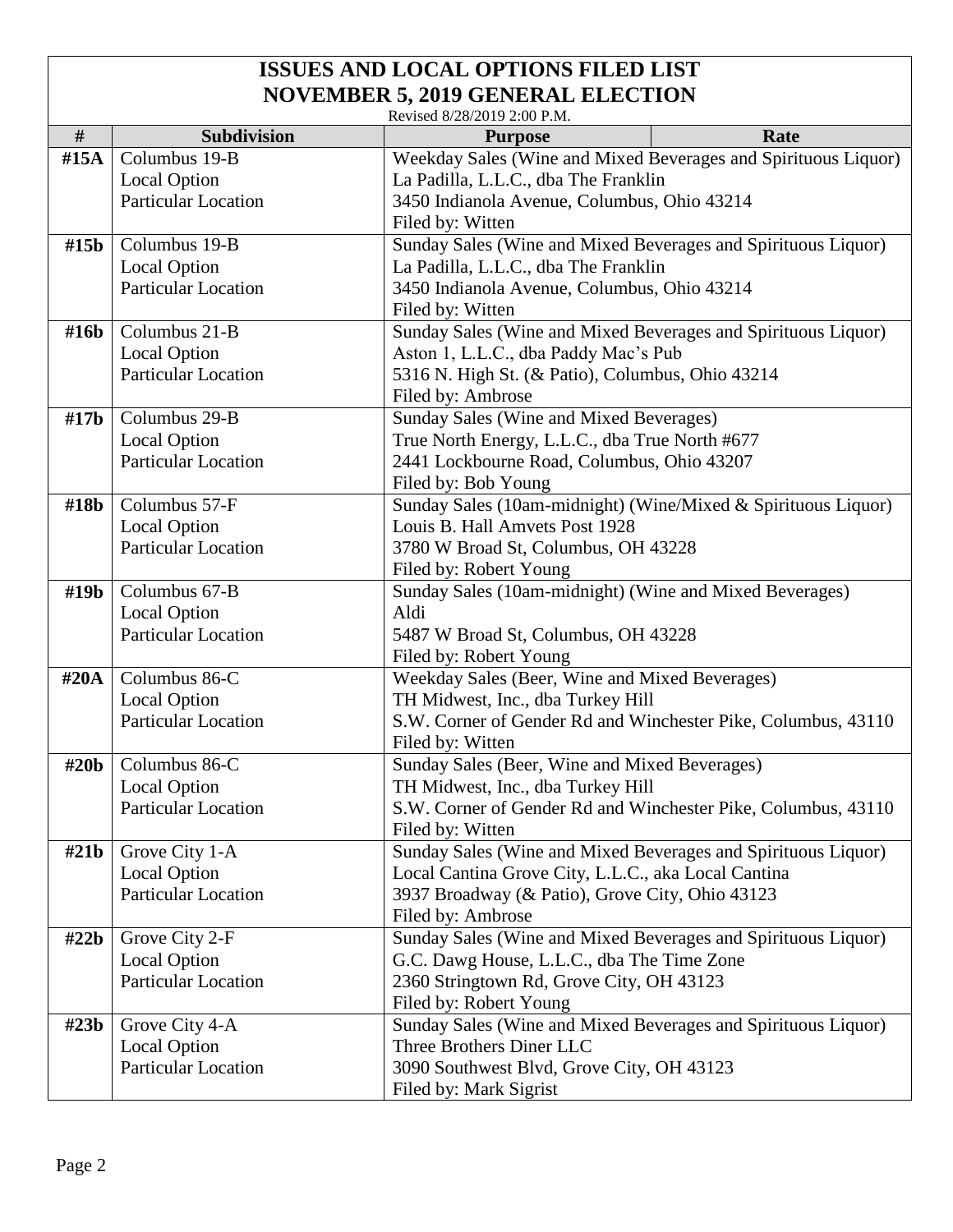|                  | Revised 8/28/2019 2:00 P.M.                               |                                                                                                                             |                                   |  |
|------------------|-----------------------------------------------------------|-----------------------------------------------------------------------------------------------------------------------------|-----------------------------------|--|
| #                | Subdivision                                               | <b>Purpose</b>                                                                                                              | Rate                              |  |
| #24 <sub>b</sub> | Grove City 4-B                                            | Sunday Sales (10am-midnight) (Wine and Mixed Beverages)                                                                     |                                   |  |
|                  | <b>Local Option</b>                                       | Aldi                                                                                                                        |                                   |  |
|                  | <b>Particular Location</b>                                | 4041 Gantz Rd, Grove City, OH 43123                                                                                         |                                   |  |
|                  |                                                           | Filed by: Robert Young                                                                                                      |                                   |  |
| #25              | City of Hilliard – Proposed                               | General updates to charter                                                                                                  |                                   |  |
|                  | <b>Charter Amendment</b>                                  |                                                                                                                             |                                   |  |
| #26              | City of Hilliard - Proposed                               | Removes the partisan primary for city offices                                                                               |                                   |  |
|                  | <b>Charter Amendment</b>                                  |                                                                                                                             |                                   |  |
| #27              | City of New Albany - Proposed<br><b>Charter Amendment</b> | Changing most instances of "Village" to "City", changing all<br>instances of "Village Administrator/Administrator" to "City |                                   |  |
|                  |                                                           | Manager/Manager", and amendments to Article I (Name,                                                                        |                                   |  |
|                  |                                                           |                                                                                                                             |                                   |  |
|                  |                                                           | Boundaries, and Form of Government), Article III (Mayor), Article                                                           |                                   |  |
|                  |                                                           | V (Elected Officials), Article VI (Legislative and Other                                                                    |                                   |  |
|                  |                                                           | Procedures), Article VII (The Manager), Article VIII<br>(Administrative Departments and Personnel Systems), Article IX      |                                   |  |
|                  |                                                           | (Taxation, Borrowing, Budgeting and Contract Procedures), Article                                                           |                                   |  |
|                  |                                                           | X (Boards and Commissions), and Article XIV (Transitional                                                                   |                                   |  |
|                  |                                                           | Provisions)                                                                                                                 |                                   |  |
| #28b             | Reynoldsburg 2-A, G                                       | Sunday Sales (Wine and Mixed Beverages)                                                                                     |                                   |  |
|                  | <b>Local Option</b>                                       | Aldi                                                                                                                        |                                   |  |
|                  | <b>Particular Location</b>                                | 8301 E Broad St, Reynoldsburg, OH 43068                                                                                     |                                   |  |
|                  |                                                           | Filed by: Robert Young                                                                                                      |                                   |  |
| #29              | City of Westerville - Proposed                            | Paying the costs of improving<br>\$15,000,000, 0.96 mills, \$0.096                                                          |                                   |  |
|                  | <b>Bond Issue</b>                                         | the City's public safety facilities                                                                                         | per \$100 of valuation, 20 years, |  |
|                  |                                                           |                                                                                                                             | commencing in 2020                |  |
| #30A             | Westerville 1-A                                           | Weekday Sales (Beer, Wine and Mixed Beverages and Spirituous                                                                |                                   |  |
|                  | <b>Local Option</b>                                       | Liquor)                                                                                                                     |                                   |  |
|                  | <b>Particular Location</b>                                | 10 E. Main, L.L.C., dba Cardinal Pizza                                                                                      |                                   |  |
|                  |                                                           | 10 E. Main St, Westerville, Ohio 43081                                                                                      |                                   |  |
|                  |                                                           | Filed by: Witten                                                                                                            |                                   |  |
| #30b             | Westerville 1-A                                           | Sunday Sales (Beer, Wine and Mixed Beverages and Spirituous                                                                 |                                   |  |
|                  | <b>Local Option</b>                                       | Liquor)                                                                                                                     |                                   |  |
|                  | <b>Particular Location</b>                                | 10 E. Main, L.L.C., dba Cardinal Pizza                                                                                      |                                   |  |
|                  |                                                           | 10 E. Main St, Westerville, Ohio 43081                                                                                      |                                   |  |
|                  |                                                           | Filed by: Witten                                                                                                            |                                   |  |
| #31A             | Westerville 3-A                                           | Weekday Sales (Beer, Wine/Mixed & Spirituous Liquor)                                                                        |                                   |  |
|                  | <b>Local Option</b>                                       | Rapid Fire Pizza                                                                                                            |                                   |  |
|                  | Particular Location                                       | 782 S State St (& Patio), Westerville, OH 43081                                                                             |                                   |  |
|                  |                                                           | Filed by: Elizabeth Ambrose                                                                                                 |                                   |  |
| #31b             | Westerville 3-A                                           | Sunday Sales (Wine/Mixed & Spirituous Liquor)                                                                               |                                   |  |
|                  | <b>Local Option</b>                                       | Rapid Fire Pizza                                                                                                            |                                   |  |
|                  | <b>Particular Location Particular</b>                     | 782 S State St (& Patio), Westerville, OH 43081                                                                             |                                   |  |
|                  | Location                                                  | Filed by: Elizabeth Ambrose                                                                                                 |                                   |  |